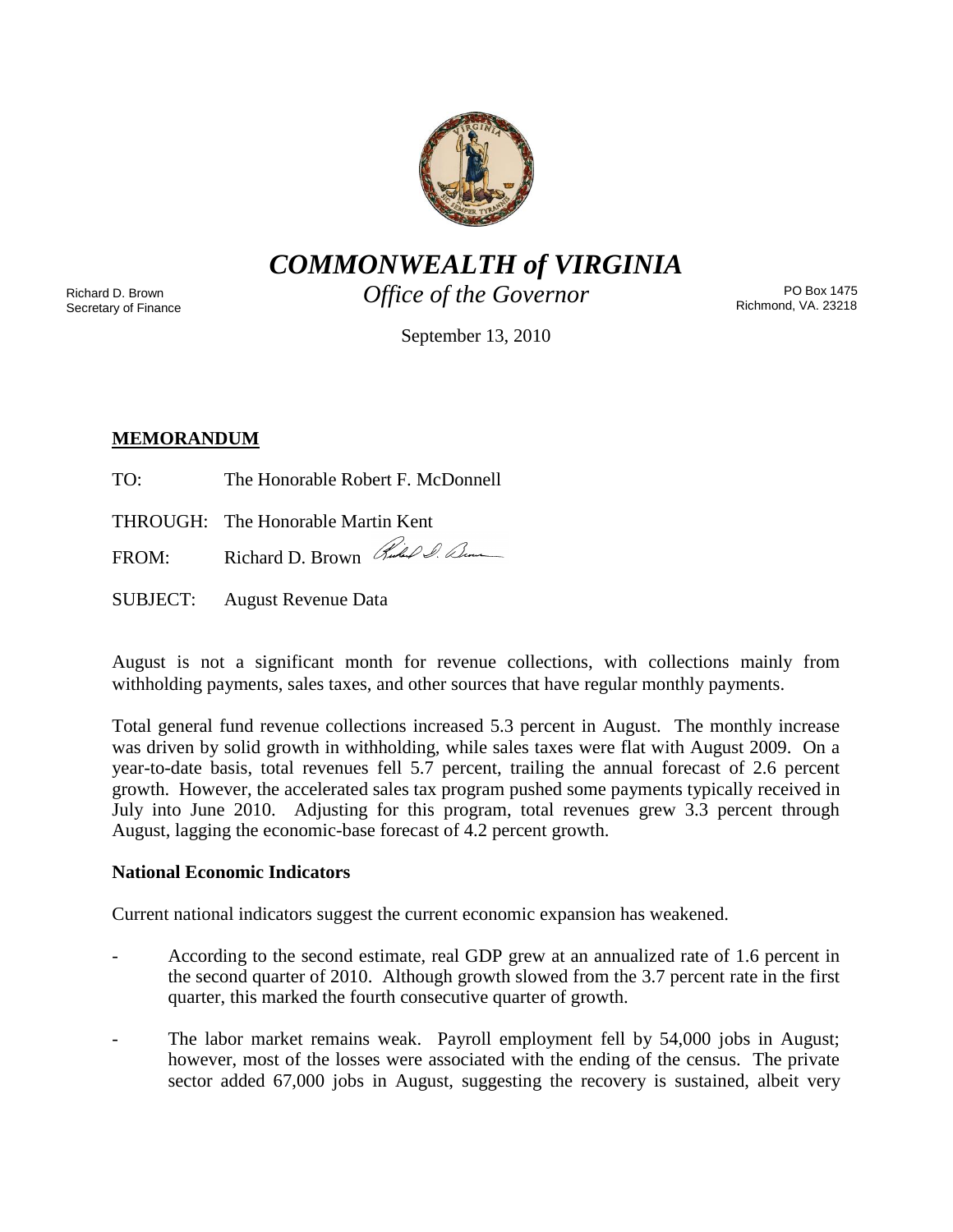weak. Also, the job loss in July was revised from 131,000 to only 54,000. In a separate report, the unemployment rate rose from 9.5 percent to 9.6 percent in August.

- Initial claims for unemployment fell by 6,000 to 472,000 during the week ending August 28, the second consecutive weekly decline. The four-week moving average declined from 488,000 to 486,000. Although the drop in initial claims is a positive sign, claims remain at a high level.
- The Conference Board's index of leading indicators rose 0.1 percent in July, after declining 0.3 percent in June. The small gain in the index is consistent with a slow recovery.
- The Conference Board's index of consumer confidence rose from 51.0 to 53.5 in August, following declines in June and July. The expectations component accounted for the gain, while the present situation component dropped slightly. The index remains at a very low level, suggesting consumer spending is not likely to accelerate.
- The manufacturing sector continues to expand. The Institute of Supply Management index rose from 55.5 to 56.3 in August, marking the thirteenth consecutive month above the expansionary threshold of 50.0.
- Inflation remains low the CPI increased  $0.3$  percent in July from the previous month. The rise followed three consecutive monthly declines. Core inflation (excluding food and energy prices) rose 0.1 percent in July and stands 0.9 percent above July of last year.
- The Federal Reserve announced at its August meeting that it will keep the federal funds rate target unchanged at 0.0 to 0.25 percent.

# **Virginia Economy**

In Virginia, employers added jobs in July -- the first month of job growth since August 2008. Payroll employment in the Commonwealth grew 0.3 percent in July from July of last year. Employment trends improved in all three major metro areas in Virginia. Northern Virginia posted a modest gain of 1.8 percent, and Hampton Roads grew 0.4 percent. Richmond-Petersburg fell 0.3 percent from July of last year, a much slower rate of job loss than earlier in the year. The unemployment rate remained unchanged at 7.1 percent in July, below the peak of 7.8 percent in February.

Chmura Economics and Analytics revised the methodology used in the Virginia Leading Index. The previous methodology used three components: auto registrations, building permits and initial claims for unemployment. The new methodology adds the U.S. Leading Index and a new future employment index. The Virginia Leading Index rose 0.2 percent in July, and has posted growth in four of the last five months. Three of the five components contributed to the increase: initial claims for unemployment, future employment, and the U.S. leading index. Auto registrations and building permits declined. The Leading Index rose in ten of the eleven Virginia metro areas in July, the exception being Danville.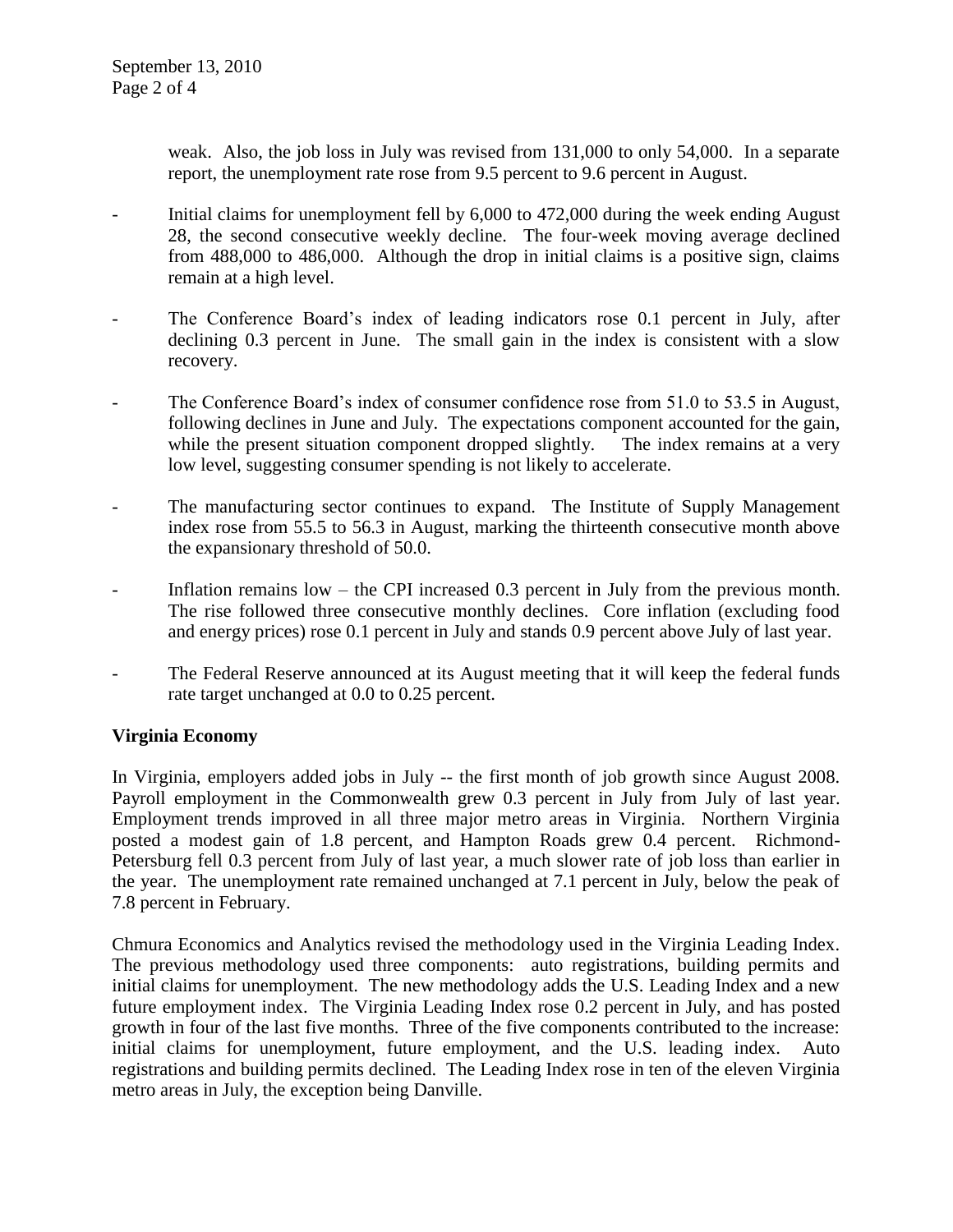September 13, 2010 Page 3 of 4

#### **August Revenue Collections**

Total general fund revenue collections rose 5.3 percent in August. On a year-to-date basis, total revenues fell 5.7 percent, trailing the annual forecast of 2.6 percent growth. However, the accelerated sales tax program makes comparison difficult as some payments typically received in July were actually collected in June 2010 which is in the previous fiscal year.

*Net Individual Income Tax (66% of general fund revenues)*: Through the first two months of the fiscal year, collections of net individual income tax rose 5.3 percent from the same period last year, close to the annual estimate of 5.5 percent. Performance in each component of individual income tax is as follows:

*Individual Income Tax Withholding (64% of general fund revenues)*: With an extra deposit day compared with last year, collections of payroll withholding taxes grew 4.5 percent in August. Year-to-date, withholding collections grew 3.2 percent compared with the same period last year, ahead of the projected annual growth rate of 2.4 percent.

*Individual Income Tax Nonwithholding (15% of general fund revenues)*: August is not a significant month for nonwithholding collections, since the first estimated payment in fiscal year 2011 is due in September. Year-to-date, collections through August were \$64.2 million compared with \$71.7 million in the same period last year, falling by 10.4 percent and trailing the annual estimate of 11.0 percent growth.

*Individual Income Tax Refunds*: Through August, TAX has issued \$78.8 million in individual refunds compared with \$113.0 million in the same period last year, a 30.3 percent decline and ahead of the annual estimate of a 3.5 percent decline.

*Sales Tax (20% of general fund revenues)*: Collections of sales and use taxes, reflecting July sales, fell 0.2 percent in August. On a year-to-date basis, collections have fallen 30.7 percent. The large year-to-date decline is due to the accelerated sales tax program in fiscal year 2010, which required dealers to remit July payments in June 2010. Adjusting for this program, sales tax collections have grown by 6.2 percent year-to-date, ahead of the economic-base forecast of a 0.8 percent increase.

*Corporate Income Tax (5% of general fund revenues)*: As with nonwithholding, August is not typically a significant month in corporate income tax collections, since the first estimated payment for the fiscal year is due in September. Through the first two months of the fiscal year, \$8.4 million has been collected in this source, compared with \$27.6 million over the same period last year. The drop in year-to-date collections is due to a few large corporate refunds issued in July.

*Wills, Suits, Deeds, Contracts (2% of general fund revenues)*: Collections of wills, suits, deeds, and contracts – mainly recordation tax collections – rose 2.7 percent in August. On a year-todate basis, collections are down 9.5 percent, trailing the forecast of 8.2 percent growth.